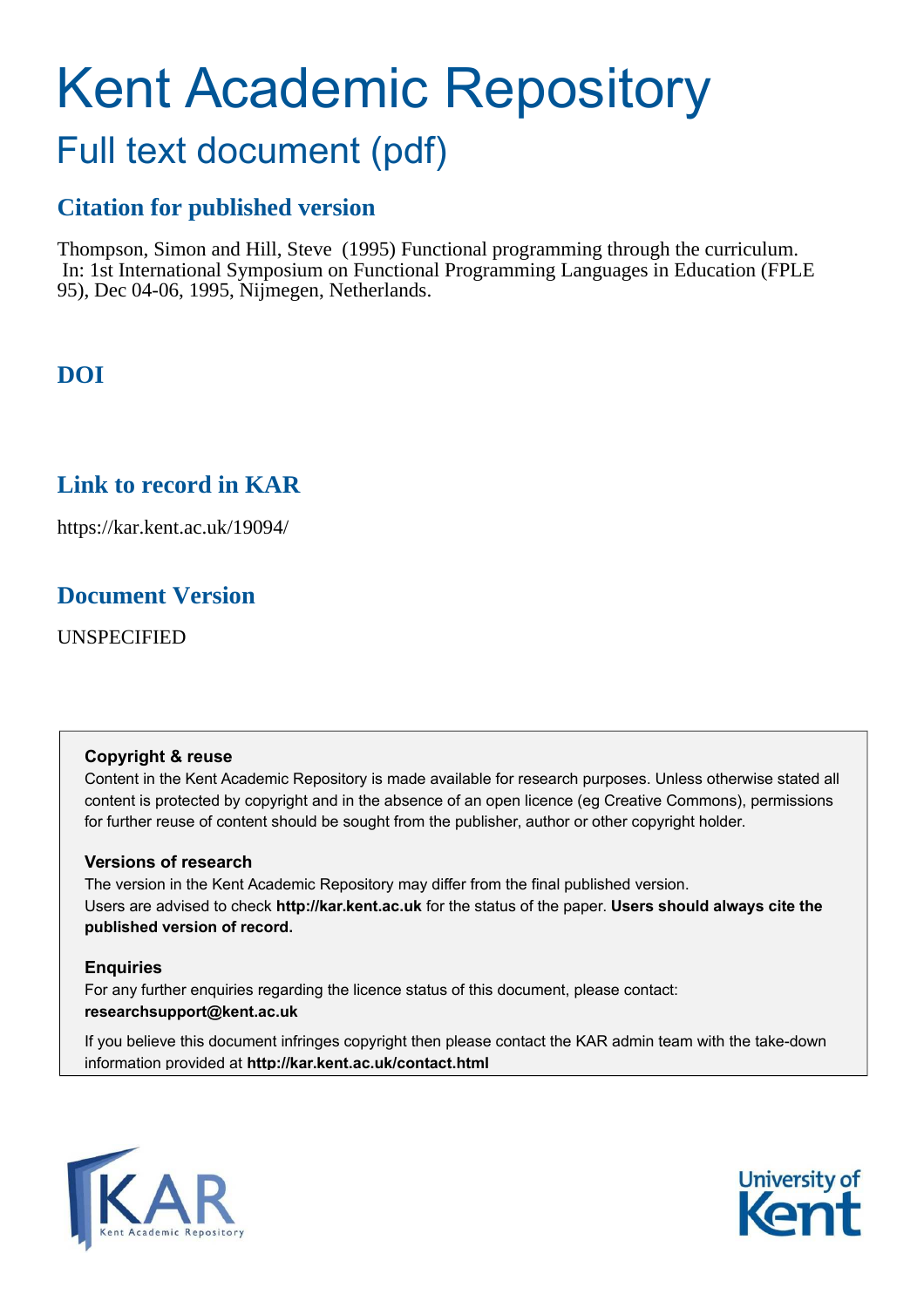# Functional programming through the  $cc = c$

Simon Thompson and Steve Hill

Computing Laboratory university of the Canterbury-Canterbury-Canterbury-{S.J.Thompson,S.A.Hill}@ukc.ac.uk

Abstract- This paper discusses our experience in using a functional language in topics across the computer science curriculum. After examining the arguments for taking a functional approach- we look in detail at four case studies from dierent areas programming language semantics machine architectures- graphics and formal languages

## Introduction

 $\mathbf{r}$  - rst explore our reasons for using a functional programming language  $\mathbf{r}$ randa, as a vehicle for teaching a number of topics across the computer science curriculum. Figure 1 gives an overview of the courses we look at. We then give an overview of the paper itself

### Why?

we see the manifest form for the manifest and component language in a variety of compo nents of a computer science course

A common language First a functional language provides a common medium in which we can express many of the ideas which come into a variety of courses For example

- rules in operational semantics.
- $f$  functions in a denotational semantics;
- sets and other data structures (which appear in many situations, such as non-deterministic automata (NFAs) and executable versions of model-based specialized and cation in the cation of the cation of the cation of the cation of the cation of the cation of the cation of the cation of the cation of the cation of the cation of the cation of the cation of the cation of
- hardware description, and abstract machines of various sorts;
- geometric transformations and their composition, which appear in courses on computer graphics

This language is familiar, so that the student can concentrate on any new ideas being expressed, rather than the particular way in which they are written down. There is anecdotal evidence for this from one of the author s experience in covering a simple imperative language and its structured operational semantics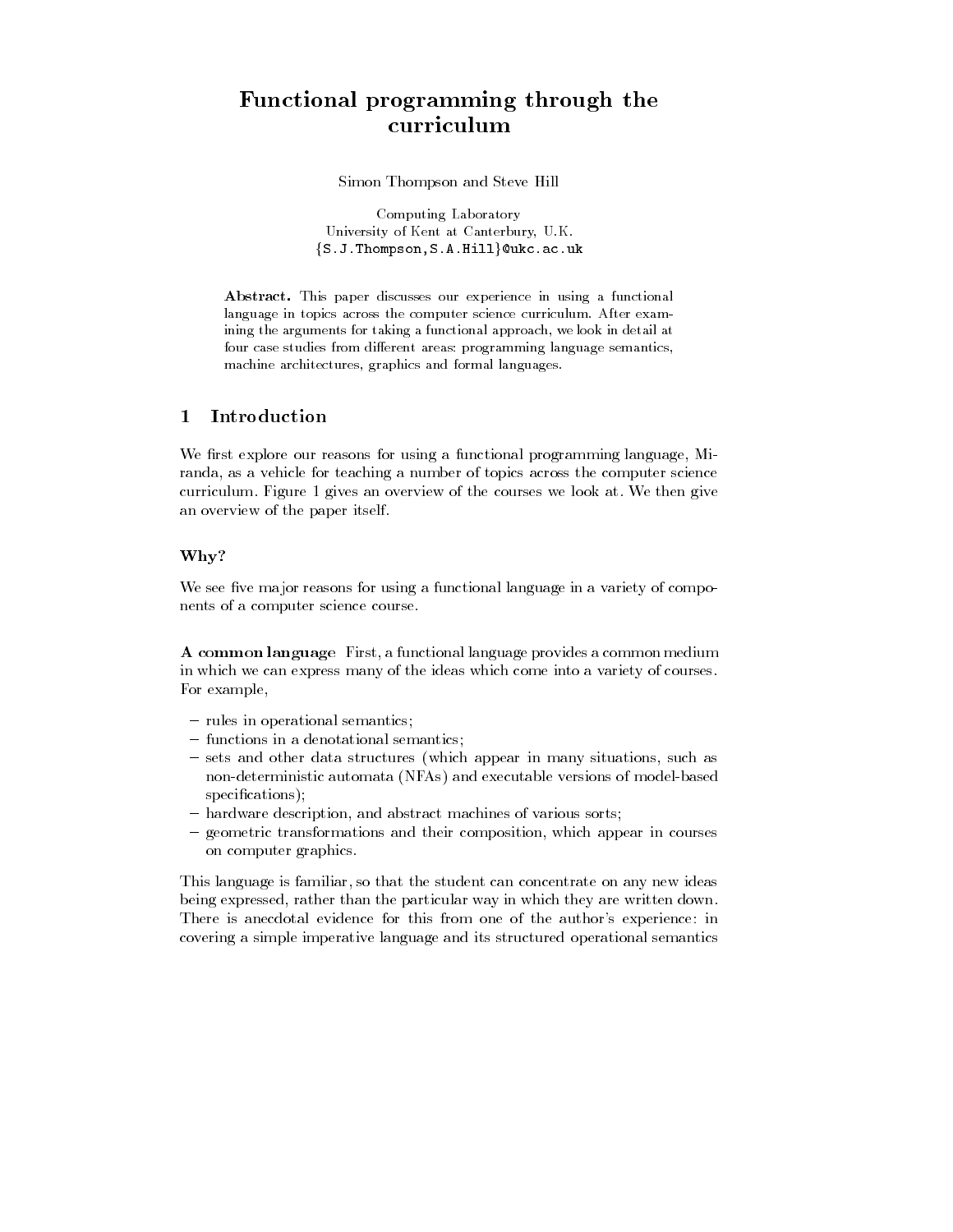| Degree programme                                                                          | Computer Science and related subjects, which in<br>the English system take three years to complete.                                                                                                                   |
|-------------------------------------------------------------------------------------------|-----------------------------------------------------------------------------------------------------------------------------------------------------------------------------------------------------------------------|
| Students                                                                                  | Students are specialists, who have suitable qual-<br>ifications in mathematics, or are taught the<br>equivalent material in the first year of their<br>programme.                                                     |
| Courses:                                                                                  |                                                                                                                                                                                                                       |
| Introductory programming<br>Formal languages<br>Machine architectures<br>Formal Semantics | Year 1: 25 1 hour lectures $+$ 20 classes.<br>Year 2: 8-10 lectures <sup>1</sup> + assessment work.<br>Year 2: 10 lectures <sup>1</sup> + assessment work.<br>Final year: 10 lectures <sup>1</sup> + assessment work. |
| Computer Graphics                                                                         | Final year: $5$ lectures <sup>1</sup> + assessment work.                                                                                                                                                              |

For each course assessment is by means of a mixture of continuous assessment (typically  $\alpha$ llocated  $\blacksquare$  of the marks  $\mu$  which examinations are  $\mu$ 

a summary of the degree programme and courses

the students preferred the rather more cluttered Miranda rendering to the rules written out in a natural deduction style.

It is easy for teachers to forget the overhead of learning another formal nota tion our students are perhaps happier learning programming languages which all follow the same ground rules rather than more mathematical sorts of nota tion

Of course there is a tradeo here in restricting ourselves to a single meta language in our studies we may limit some applications One example might bedenotational semantics where our metalanguage would be sequential

Highlevel language The common language we have chosen is highlevel we gain advantages from this In particular the conciseness of the functional de scriptions should help rather than overwhelm studies.

For project work the language supports rapid and accurate program devel opment which is essential if students are to be able to perform substantial tasks with limited time available

Static checking Our third reason is that the language is syntax and type checked: the descriptions we (or our students) write can be checked for syntactic correctness, and more importantly for type correctness. We use the types of the

 $^\circ$  -finese lectures occur as parts of larger courses, typically taking 30 nours; the figures given here show the part allocated to the functional material discussed here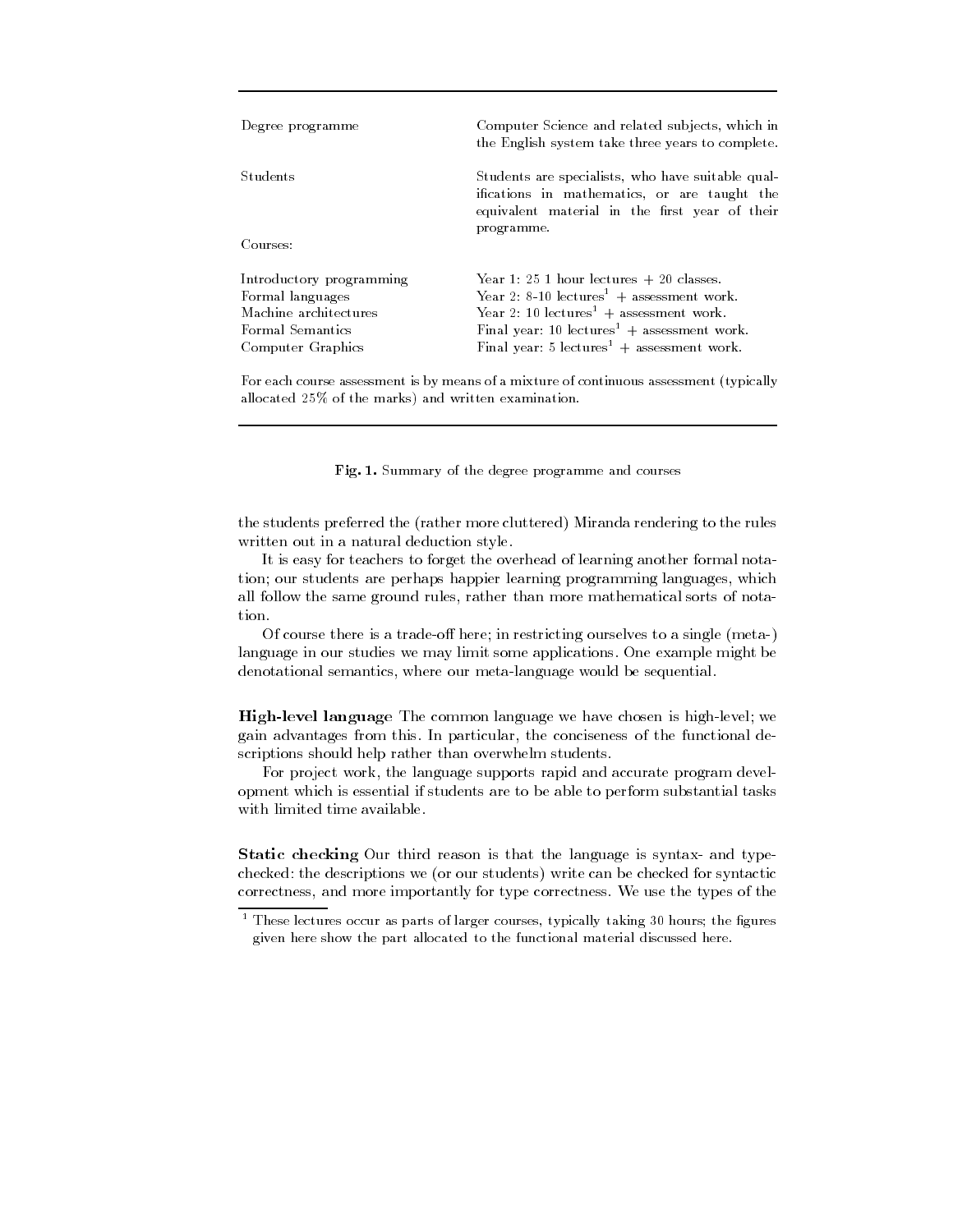language, particularly in giving semantic descriptions of programming languages; this point is discussed in more detail in Section

executable The fourth justice cation is the language is executed its gainst therefore

- $-$  executable semantic descriptions;
- prototypes of modelbased speci-cations
- machines and hardware which are directly executable.

Moreover, it is possible for students to test their solutions to exercises, as well as to embark upon larger-scale experiments.

Reinforcement Finally, using functional languages through the curriculum reinforces an initial exposure to functional programming The ideas of lazy func tional programming are subtle and it would be naive of us to think that a -rst exposure would be sufficient for most students. In treating regular expressions and the test for example, we define the set for and the set of

- $-$  polymorphism: we use sets of various types of element;
- $-$  type abstraction: sets are a prime example;
- modularisation;
- $h$  higher-order functions: parsing regular expressions.

In -rst teaching Miranda we make links with imperative programming these links can be strengthened as we continue to use the language

Other issues In the longer term, we see the mathematical elegance of functional languages as affording opportunities for formal proof in a variety of areas. such as machine simulation and compiling. This is one area into which we hope to move in the future.

Finally a rather more negative justi-cation is that an isolated course in functional programming which is not followed up has a strong implicit negative message we teach you this stu because we feel we ought to but we don t use it ourselves"!

#### Overview of the paper

In the remainder of the paper we give a description of how we use functional programming in a number of areas evaluating our approach as we go along After giving a short description of how we introduce programming, we discuss in turn how we use a functional approach in covering the topics of program ming language semantics, machine architectures, computer graphics and formal languages, before concluding the paper.

Some of the materials mentioned are available over the World Wide Web or by FTP; we detail this in the appropriate sections.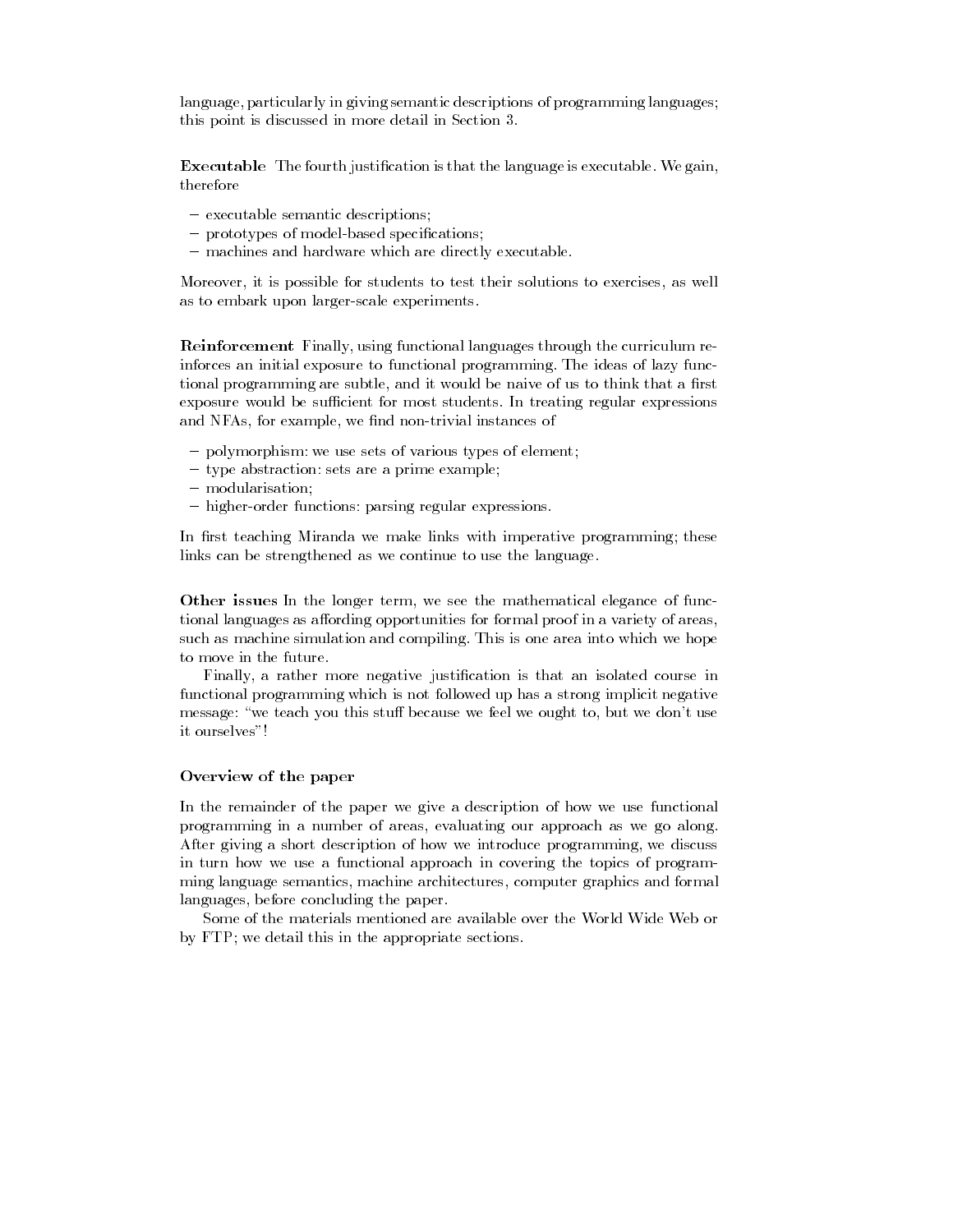#### $\boldsymbol{2}$ Learning to program

Functional programming has strong support at our institution and we are able to draw on the expertise of some six lecturers and similar numbers of postgraduates and research sta The topic is introduced in the -rst year with lectures of basic material supported by a similar number of practical classes The material is taught in parallel with 30 lectures and classes on the imperative language Modula-3.

In teaching functional programming we are mindful that our students also write imperative programs. We see the two approaches as complementary, with functional programming providing a valuable perspective on the imperative in a number of ways

- $-$  A functional language is a useful *design* language for imperative programs, especially those which manipulate dynamic data structures. We can give functional list-processing programs which can be translated into an imperative language by adding the appropriate memory manipulating code
- $-$  The different approach of functional programming can make plain what is happening in an imperative language the dierent notions of variable come to mind, for instance.
- A functional approach can also illuminate de-ciencies in imperative lan guages or alternative approaches which are unfamiliar to a more traditional programmer

#### 3 Semantics of Programming Languages

Since the inception of computing there has been interest in explaining in a clear and comprehensible way the behaviour of programs, that is giving a semantics to programming languages. The *denotational* school of Scott and Strachey,  $[5]$ , aimed to give a mathematical model of (sequential, imperative) programs as functions from machine state to machine state In order to -nd the appropriate structures to model these states and functions  $domain$  theory  $[8]$  was developed.

In retrospect, if not at the time, it is clear that the denotational semantics of a programming language can be factored into two parts

- $-$  A functional model of the language is built, using an existing functional programming language  $-$  in this paper we shall use Miranda. Under this approach, the meaning of a command, for instance, is a function of the appropriate type:  $\texttt{stores} \rightarrow \texttt{stores}.$ 
	- In other words, the functional programming language is used as a semantic  $meta$ -language.
- $-$  The functional programming language itself is given a domain-theoretic semantics.

This separation makes clear the two quite different processes underlying the semantic description of the language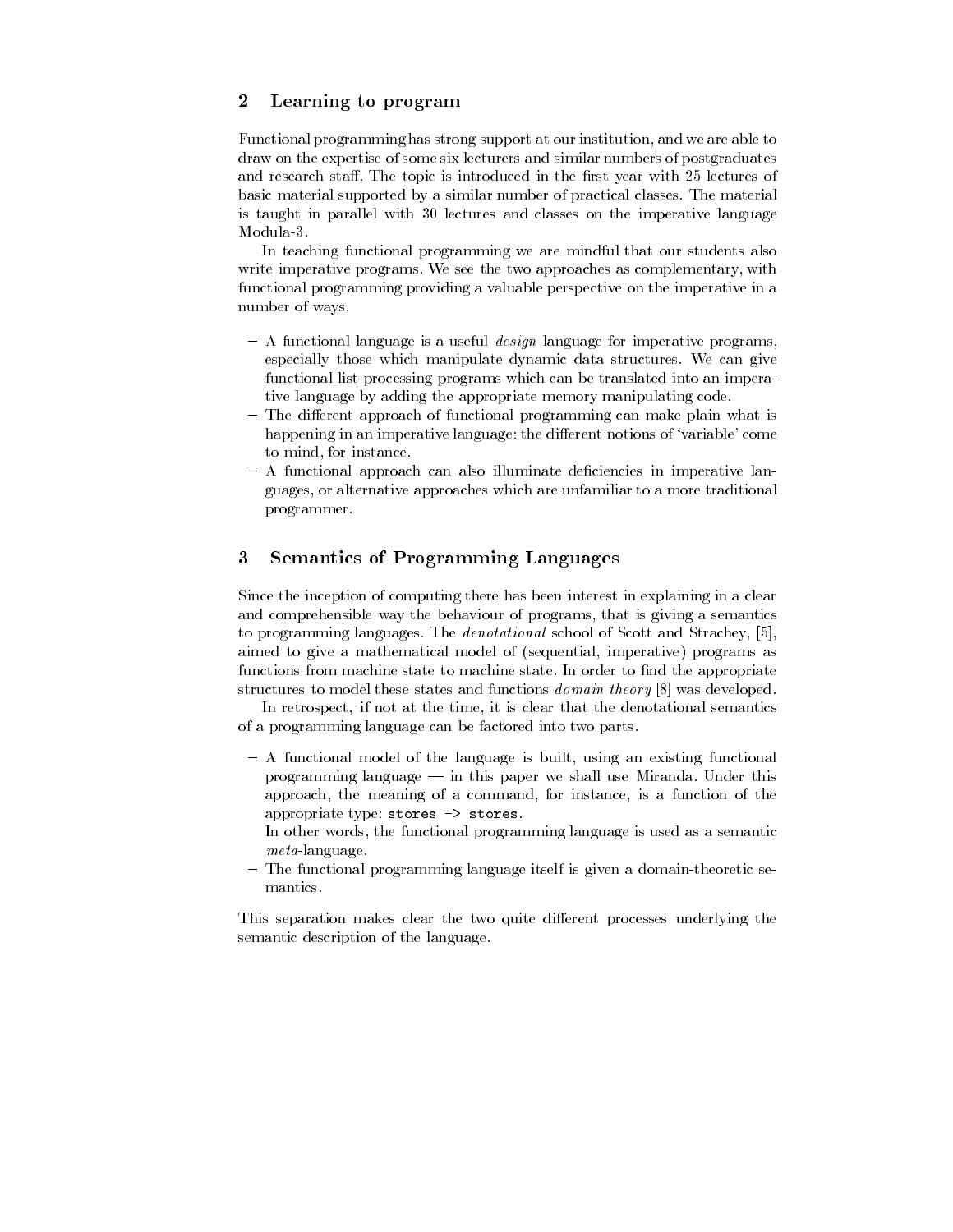- $-$  Using the basic notions of value, type, function and recursion we give a model of the more complex structures and include the more than  $\alpha$  include  $\alpha$  in  $\alpha$ 
	- $\bullet$  commands (as state transformers);
	- $\bullet$  expression evaluation, which will in general have side-effects;
	- styles of parameter passing, with their corresponding styles of variable  $\alpha$  .  $\alpha$  and  $\alpha$  and  $\alpha$  and  $\alpha$  and  $\alpha$  and  $\alpha$  and  $\alpha$  and  $\alpha$  and  $\alpha$  and  $\alpha$  and  $\alpha$  and  $\alpha$  and  $\alpha$  and  $\alpha$  and  $\alpha$  and  $\alpha$  and  $\alpha$  and  $\alpha$  and  $\alpha$  and  $\alpha$  and  $\alpha$  and  $\alpha$  and  $\alpha$  and  $\alpha$  an
	- a dierent format of binding sequential or parallel or parallel in the static or distribution and the static or so forth
- $\overline{I}$  In the second stage, analyses of type, function and recursion have themselves to be given It is only at this stage that the more technical aspects of domaintheory need to be apparent

This split shows that much can be going to see the student who one who only the studies that who only -rst of these phases she is able to see how the complex behaviour of a modernimperative ranguage is rendered in simple (with hopefully ranimary version)

The second phase which involves further technicality is optional If it is rst phase gives motivation for a close the contraction of the contraction of the contraction of the contractio in the definition of poth functions when develop which as a clear functions and domains to appear it the the phases are mediated it in have our experience and respect to definite a studies in the studies of the studies is simplestic to the studies of the studies of the in the context of dividence and context of the context of semantic context of the context of semantic semantic program development

In the rest of this section we give an overview of the section of the section of the section of the section in Miranda This consists of descriptions of various aspects of a Pascallike programming language together with an examination of its operational semanticsin the style of Plotkin We discuss potential exercises and projects for studentsas we go along, and conclude with an evaluation of the approach advocated here, as well as looking at other advantages of the treatment

The Miranda code and a reference document and material for the material candidate computer for the material var vare given given given under van materiale aangevange webstede materiale materiale var URL

```
ukcomputer and accomputer and and accomputer and accomputer and accomputer and accomputer and a
or via anonymous FTP from the directory
```
ftpftp-ukc-ac-ukpubsjtCraft

#### Basic semantics

In writing the semantics we identify three stages First we look at the base typeswe shall need to consider, then clarify the types of the major semantic functions, and - and and -  $\alpha$  -  $\alpha$  -  $\alpha$  ,  $\alpha$  and  $\alpha$  -  $\alpha$  and  $\alpha$  and  $\alpha$  and  $\alpha$  and  $\alpha$  and  $\alpha$ 

Types First we have to establish how we model the programs themselves; we can use algebraic tor concrete types to specify the structure of each syntactic category (communities) expressions and so only frire mirand definition of communi in Figure = anothe how continuum can be specificat how how the algebraic type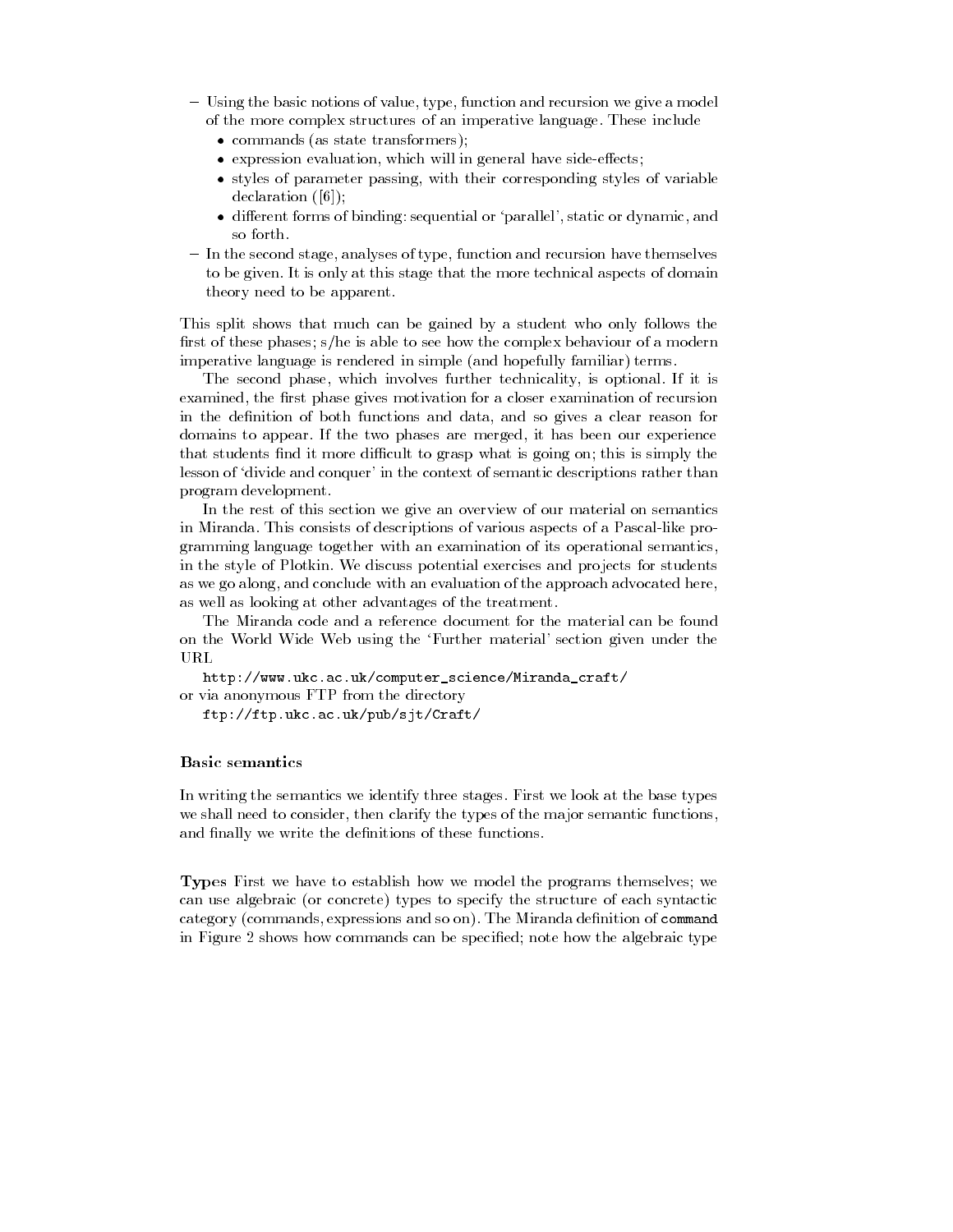```
communication in the communication of the communication of the communication of the communication of the communication of the communication of the communication of the communication of the communication of the communicatio
                         If Then Else b expr command command |
                         While_Do b expr command |Sequence [command] |
                         Assignment ident expr
lookup :: ident \rightarrow stores \rightarrow values
update :: stores \rightarrow ident \rightarrow values \rightarrow stores
command_value :: command \rightarrow stores \rightarrow stores
expr_value :: expr -> stores -> values
nop_value :: nop \rightarrow values \rightarrow values \rightarrow values
communications are communicated to the communications of the state of the state of the state of the state of th
command\_value (If_Then_Else e c1 c2) st
                 communications in the state of the state of the state of the state of the state of the state of the state of t
                 communication of \mathcal{L} and \mathcal{L} otherwise communication of \mathcal{L}command_value (While_Do e c) st
                 communication of the communication of the communication of the communication of the communication of the communication of the communication of the communication of the communication of the communication of the communicatio
                                 , if b_expr_value e st
                 = st
                                , otherwise
st months and the state of the state of the state of the state of the state of the state of the state of the s
command\_value (Sequence (c:cs)) st
                 command command of the state community of the state community of the state community of the state community of
command_value (Assignment i e) st
                 update st i expression and the state state state state state state state state state state state state state
```
Fig- - Basic denotational semantics

corresponds to a BNFstyle syntaxia de-dimensional and also that the type of comp mands is de-ned in terms of the types expressions expr and boolean expressions <sup>b</sup> expr

Programs are to be modelled as functions from stores to stores taking the machine state before executing the command to the state after the command terminates We therefore need <sup>a</sup> type to model the store at this level of the seminical de simply specifications as is the semi-term of the stores the stores the stores th done in Figure 2; various implementations exist.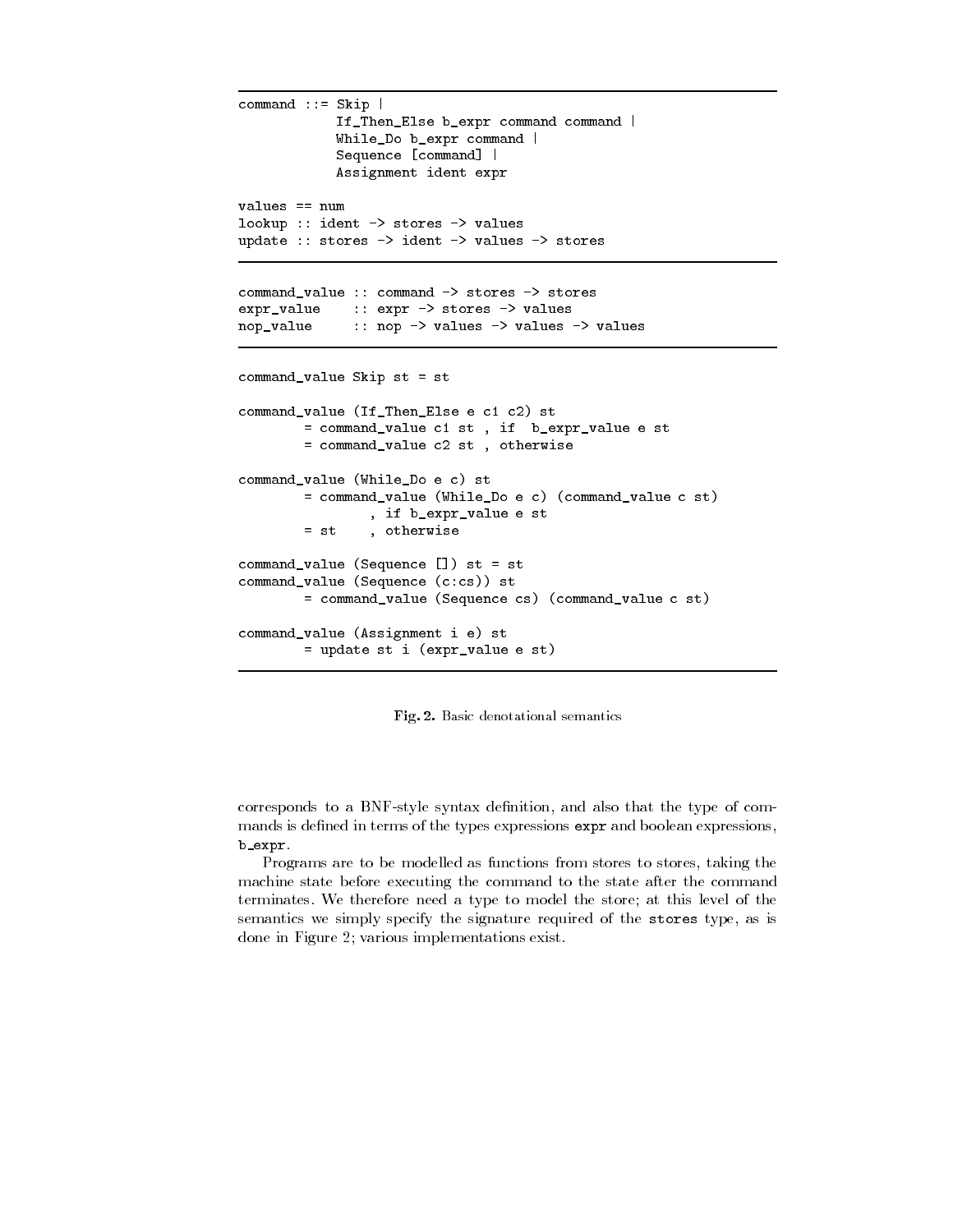Typing the semantic functions Central to our approach is how we model commands; each command is seen as a function from stores to stores. The function interpreting commands, command\_value, will therefore have type

#### command  $\rightarrow$  stores  $\rightarrow$  stores

The other declarations in the second part of Figure 2 show the value of typing the semantic functions in a separate phase since these type declarations contain important information about the interpretation of various parts of the language For example, we see that to give expressions a value we need a store (to interpret any variables in the expression), whilst to interpret a binary numerical operator and object of type displacement is needed to produce the store  $\sim$ 

Were we to adapt the semantics to model a language with side-effects, this would be apparent in the type of expr\_value; instead of returning an object of type values alone, the result would be of type (values, stores) in which the second component gives the state of execution after the expression evaluation has terminated.

Dening the semantic functions The de-nition of the functions themselves is straightforward for community we exhibit the de-Figure 2. At this point it becomes clear that recursion is used in the modelling: a structural recursion runs along a Sequence of commands while a potentially non-terminating recursion is used to interpret the While Do loop.

Assessment In teaching this material we ask students to write de-nitions for themselves. It is instructive to look at repeat and for loops, as well as 'parallel assignment and advantage for the student is the student is the student is the study of the student is the stud check their solutions for syntax and type errors using the Miranda system and then for correctness by *executing* against example programs.

A second assessment building on the basic semantics is to add side-effects, which we do with the expression

#### Do Return <sup>c</sup> <sup>e</sup>

whose effect is to execute the command  $\epsilon$  before evaluating the expression  $\epsilon$ . This requires students to think of changes to the types of the semantic functions before reexamining their de-nitions Particularly instructive in this case is the parallel assignment command

#### Extending the semantics

We have built a number of extensions of the basic semantics which illustrate various aspects of programming languages

**The denimaten mechanism An** environment is used to keep track of the dennitions in scope at any point during execution; this structure is quite separate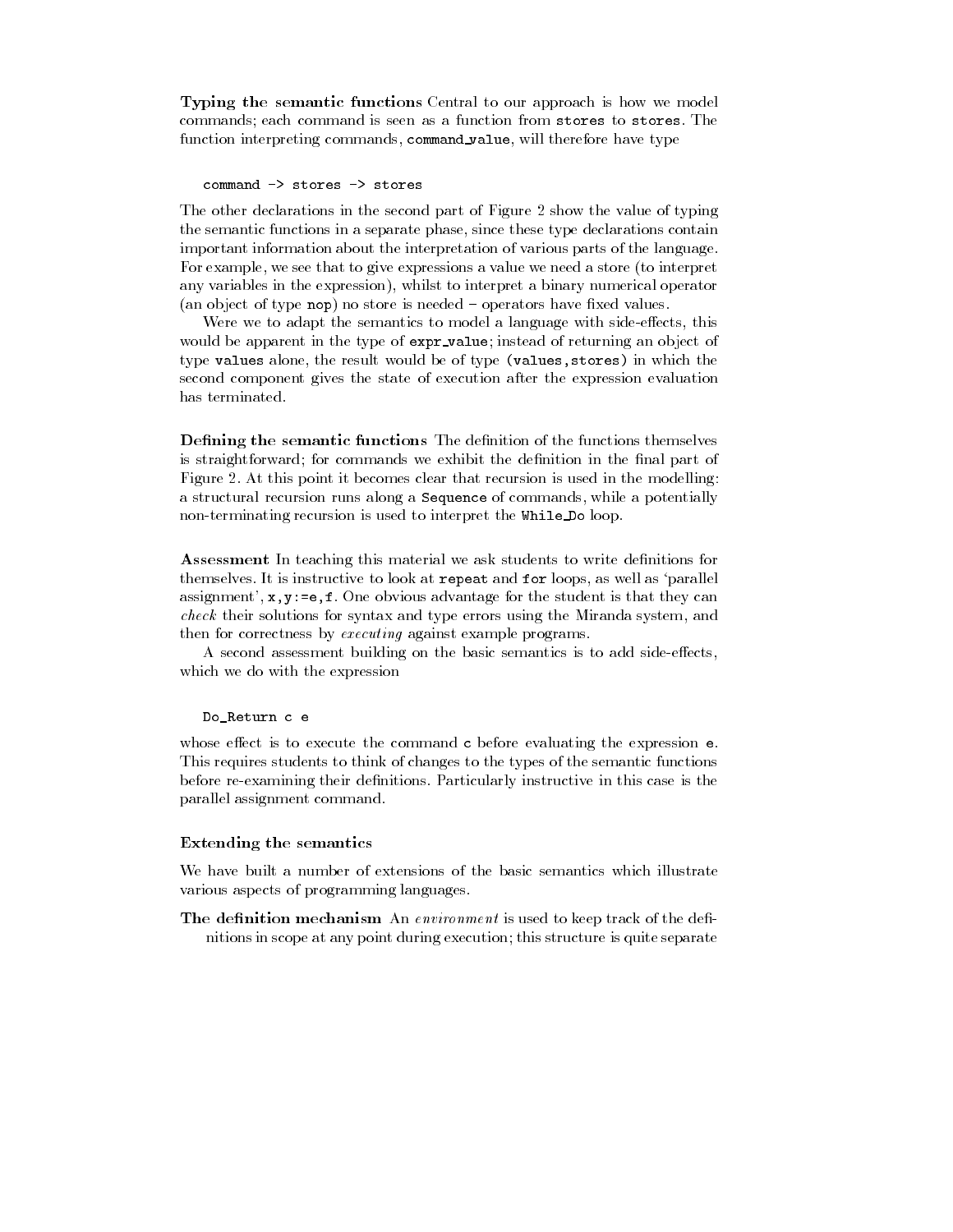```
def_value \cdots def \rightarrow env \rightarrow stores \rightarrow env
command_value :: command \rightarrow env \rightarrow stores \rightarrow stores
expr_value :: expr \rightarrow env \rightarrow store \rightarrow values
```
**External semantics the density of the density of the denotation** semantics of the denotes of the density of the

```
config 
 Inter command stores  Final stores
step :: config \rightarrow config
step (Inter (If_{n}Then_{n})Else e c1 c2) st)
   = (Inter c1 st)
                                          , if b_expr_value e st
   Inter controlled the controlled term of the controlled term of the controlled term of the controlled term of t
step (Inter (While_Do e c) st)
   . International contract the Skip state of the Skip state of the Skip state of the Skip state of the Skip state
step (Inter (Assignment i e) st)
   Final update state strategies is stated as a state of the state of the state of the state of the state of the
```
a sa semantic operational semantics

from the store, which models the effect of commands on the machine state. The types of the main semantic functions are illustrated in Figure 3.

- Abstraction: procedures and functions. There is considerable room for experimentation here
	- We treat different forms of parameter passing: value and reference as in Pascal, but with the possibility of adding others.
	- $-$  We illustrate the difference between static and dynamic binding.
	- $-$  We model recursive and non-recursive procedures.
- **Jumps** We show the difficulty of interpreting languages with goto by extending the basic language with labels and jumps; the example illustrates the fact that modularity breaks down, with the interpretation function becoming a mutual-recursion involving the meanings of all the labels in the program.

In each of these cases there is room for students to experiment with the material modifying or extending it and gaining feedback about the syntactic correctness of their work before executing it

#### Operational semantics

An alternative semantic view is operational: we see the effect of a command as a series of execution steps for an abstract machine Part of an operational model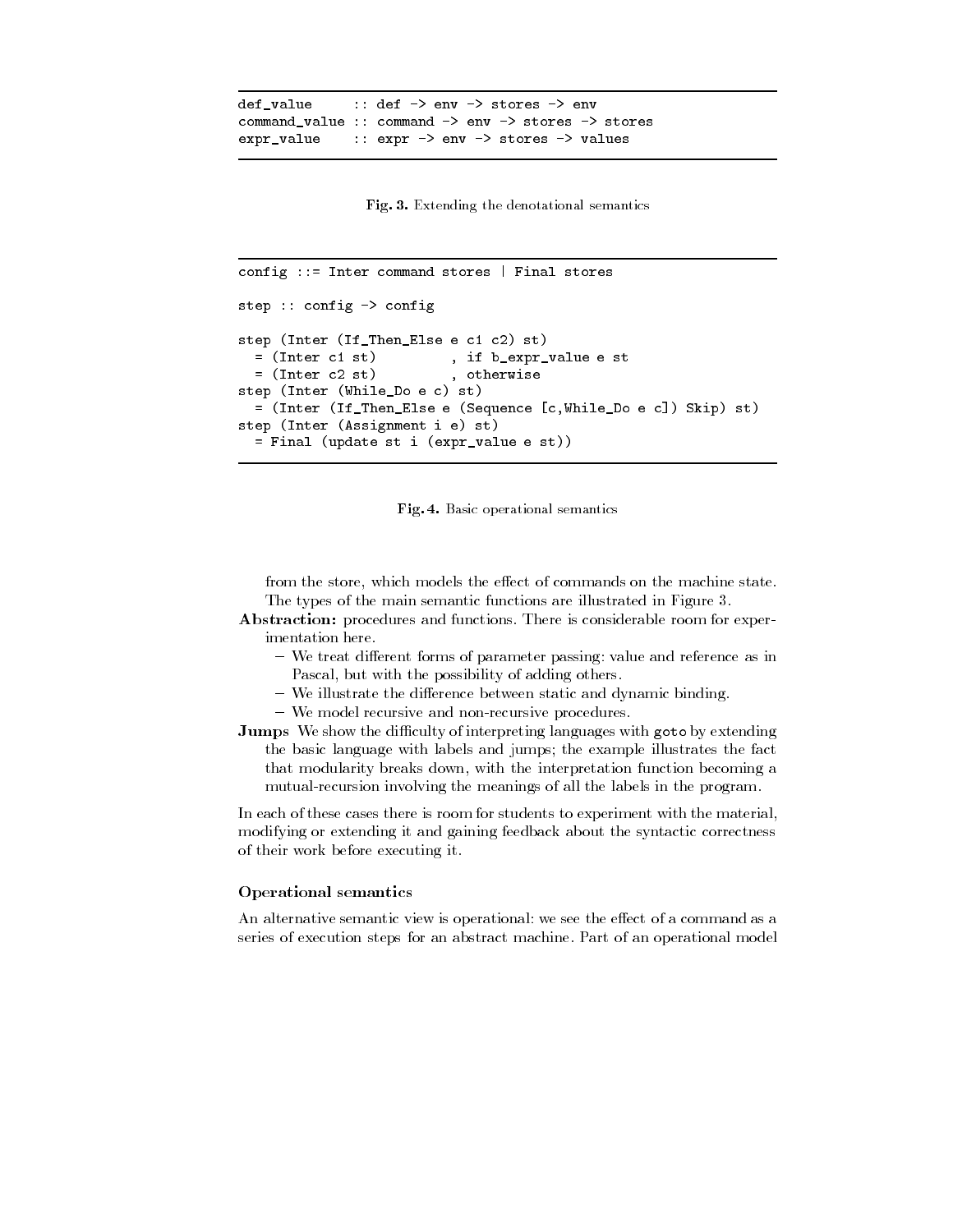for our basic language is illustrated in Figure The configuration of a machine is either

Final st the machine has terminated in state st or Inter <sup>c</sup> st the command <sup>c</sup> is to be executed starting at state st

One step of execution takes one configuration to the main takes one configuration of step  $\mathbf{a}$   $\mathbf{b}$  are  $\mathbf{b}$  in the  $\mathbf{a}$  subsequently the set of  $\mathbf{b}$ 

On teaching this material this material this material the rules were the rules were presented in the control of well was the traditional deduction rules in the control was play that the weight that the t latter form was more abstract (and to us easier to read) the students preferred the Miranda version because the syntax was familiar and so they were able to concentrate on the ideas, rather than on the surface syntax.

#### Conclusion

This section shows how a function shows the function  $\mathbf{u}$  and  $\mathbf{u}$  and  $\mathbf{u}$ description of many aspects of modern programming languages Further details of this work are to be found in

The advantages of this approach are threefold

- $-$  The semantics are presented in a language which is executable. In doing assessment work students are able to check the syntax and typing of theirwork, before executing their solutions.
- The semantics are presented in a familiar language Even in a family of the semantic desomewhat less elegant, readers can concentrate on the ideas rather than the syntax
- $-$  The two phases of the semantics  $-$  going to a functional language; interpresident areas realistically and explicitly reach and the measure reading and we have the model some of the confusions of other expositions

#### Machine Architectures

The work is an arose work would the need the mother work are the simple and the simple and the simple ulation of microprocessor architectures suitable for undergraduate students of the core community science course. The problem was the second the second year of our undergraduate programme two groups of students study a digital systems course The - respect the computer System Systems Engineering Systems and Computer Systems Engineering Systems more towards electronics than the second group who are reading <sup>a</sup> Computer Science degree Originally the digital systems course contained a laboratory ex periment which involved a fair amount of practical electronics We decided thatit the extra distribution of the mainstream computer that the mainstrate computer scientists to contract the m especially those from largely mathematical or computing backgrounds should have to perform this experiment. It was proposed, therefore, that these students be onered a software based project as an alternative.

This provided an ideal opportunity for an experiment in using a functionalplatform which we wanted to do for reasons discussed in the Introduction in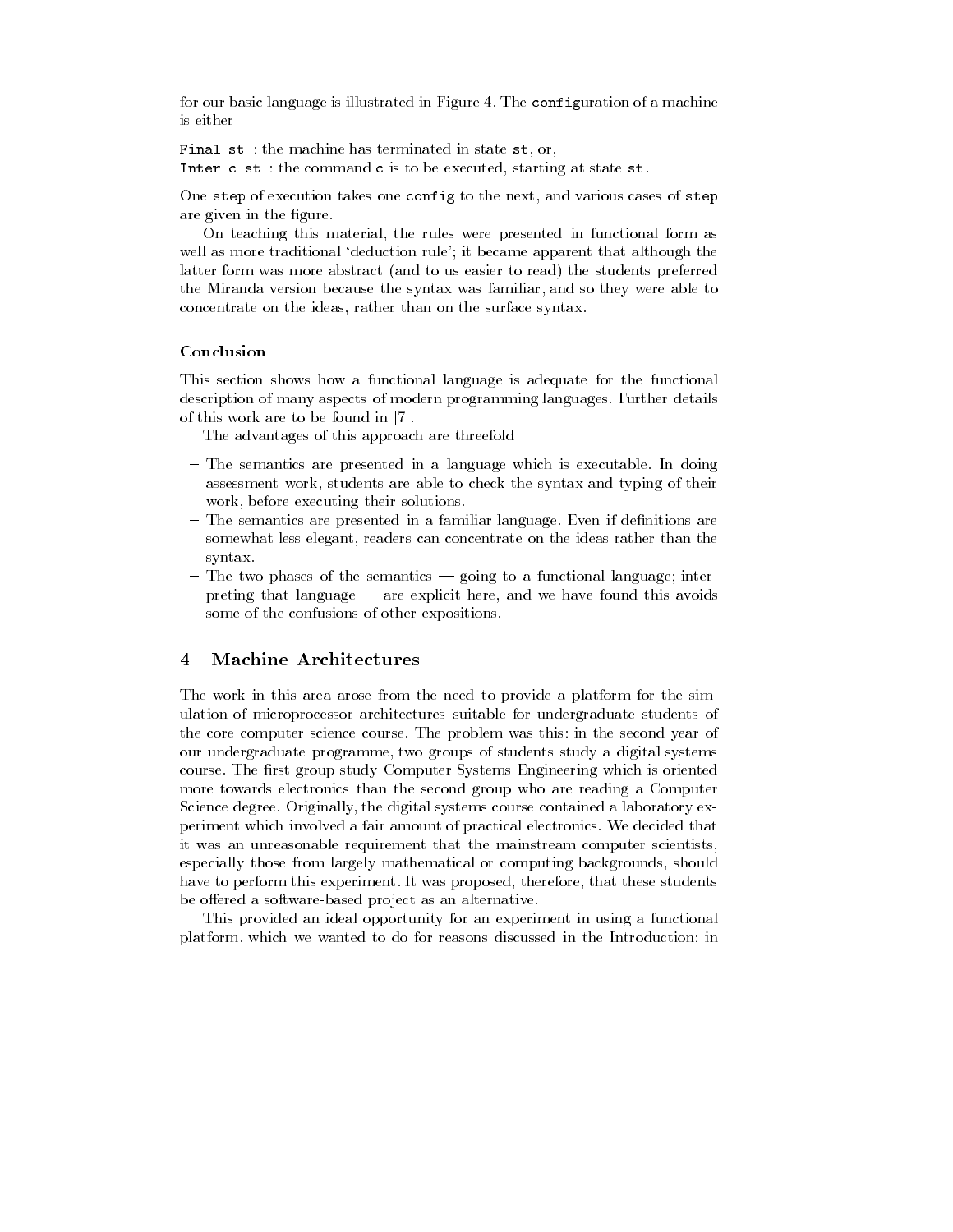particular we wanted a concise yet precise description of machines as well as a platform upon which to build project work

We chose to provide simulations for two architectural styles a register ma chine and <sup>a</sup> stack machine Both machines share <sup>a</sup> common core which is ex tended to provide their peculiar instruction sets The simulations are constructed in three levels

- The core machine provides the basic architecture described by means of primitive transitions of machine state
- $-$  The micro-code provides a specialisation of the core machine by implementing an instruction set in terms of the basic transitions
- The assembly language interface is implemented by an assembler and loader which together construct an initial machine state. This is then run until the machine halts



Fig- - Architecture of the Core Machine

#### Implementation

The core machine depicted in Figure provides a characterisation of a generic machine architecture It comprises a type of machine state along with a set of permitted state transitions These transitions are the only ones allowed Thestyle is similar to that adopted by Peyton Jones and Lester 
 for the description of abstract machines for the implementation of functional languages

Ideally the type of machine state would have been made abstract but it is not possible to cover abstract datatypes in suiterally detail in the films part functional programming course to allow this

The machine was decomposed into the following parts

– Memory - the memory is modelled as an association list between address and contents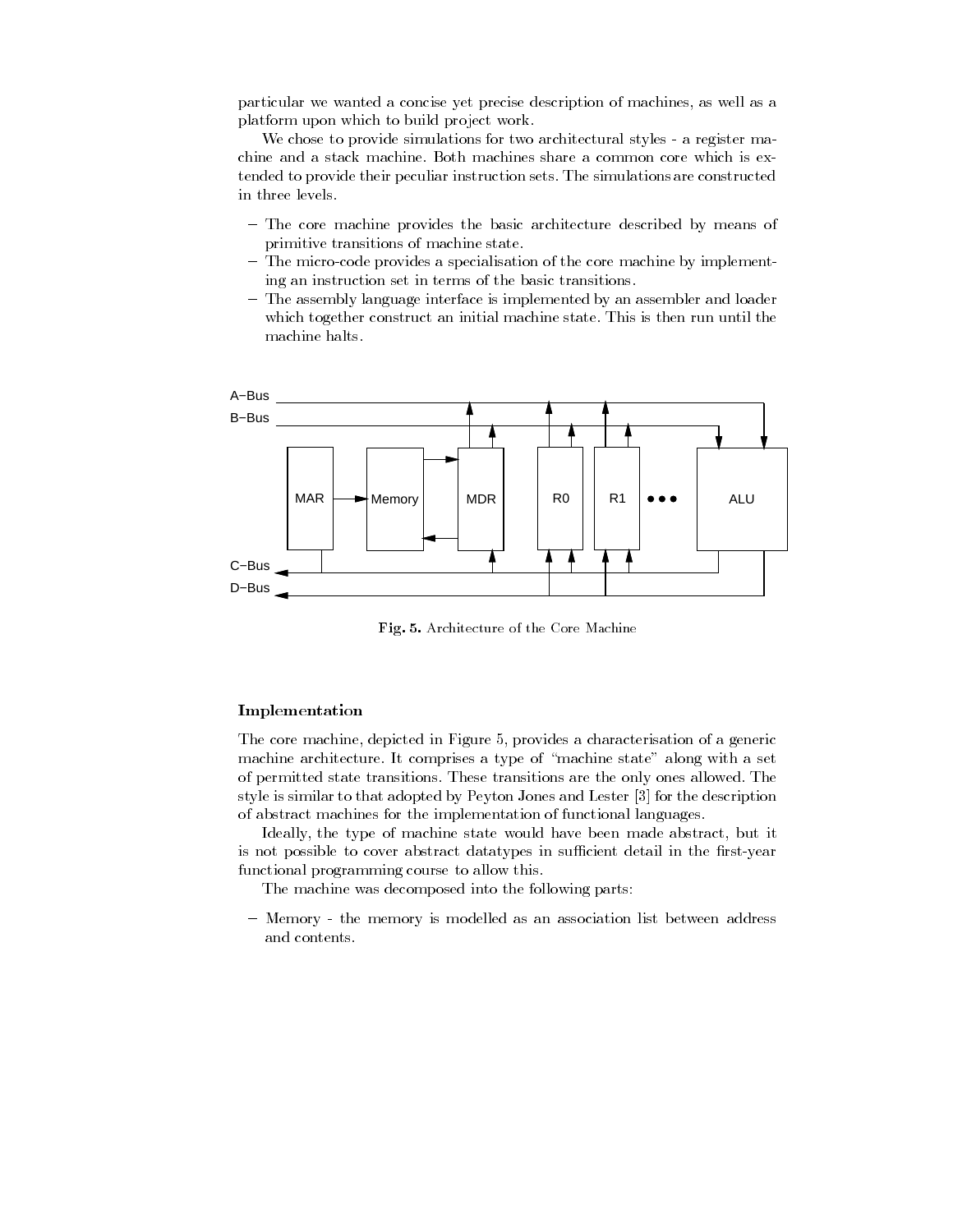- Memory Interface the memory interface comprises two special purpose registers - the memory address register (MAR) and the memory data register  $(MDR)$ .
- Register File the registers are modelled as an association list between register number and register contents The core machine thus makes no com mitments as to the number of registers available
- Buses the machine has four internal buses or data highways.
- performance
- $-$  Halt Flag  $-$  this indicates if the machine has halted.

These components are conveniently represented in Miranda as a tuple

```
address 
memory 
interface 

 word word
registers and the control of the control of the control of the control of the control of the control of the co
buses 

 word word word word
machine
```
The core machine is augmented by a set of transitions which deactions a machine may make Most transitions involve the movement of data from one place to another Thus they also de-ne the data paths that exist within the machine Some example transitions are given

memory interface registers business states books and the contract of the contract of the contract of the contract of

```
regToAbus :: num \rightarrow transitionregToAbus n (m, i, r, (a, b, c, d), s, h)\cdots , \cdots , \cdots , \cdots , \cdots , \cdots , \cdots , \cdotswhere a construction of the construction of the construction of the construction of the construction of the co
mdrToAbus :: transition
mdrToAbus (m, (mar, mdr), r, (a, b, c, d), s, h)
 m mar mdr r mdr b c d s h
```
The primitive transitions are combined via a small set of combinators The most important comma is a version of function composition

comma :: transition  $\rightarrow$  transition  $\rightarrow$  transition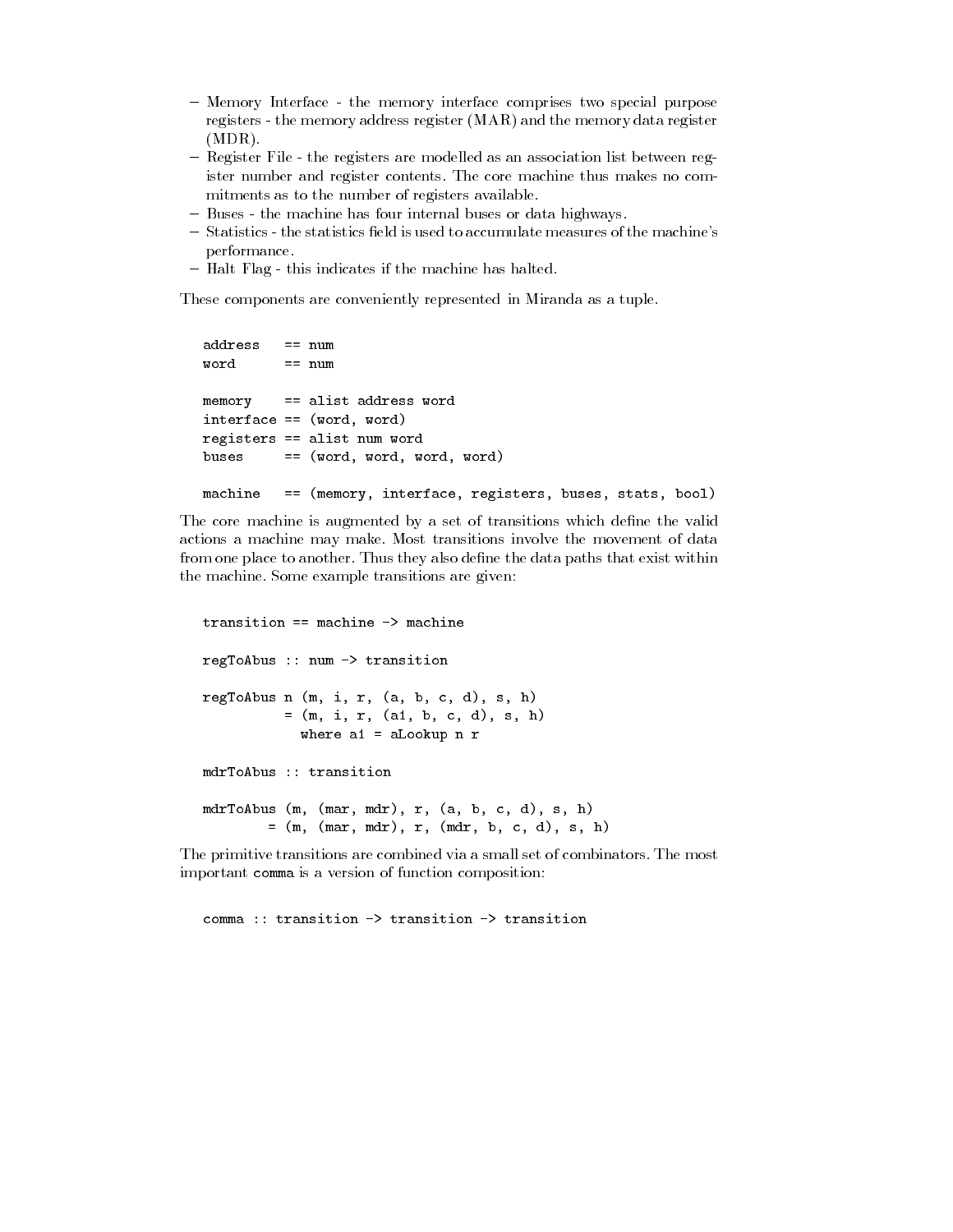t community to the community of the community of  $\mathbf{r}$ 

and is used to construct the derived combinator

```
do :: [transition] \rightarrow transition
do []
            = id
```
do tts t comma do ts

The switch transition is more specialised. It allows a transition to be selected from a table according to the contents of a register. Its role mimics the operation of the mapping PROM in a micro-code engine. Similarly, it is often the case that a section of micro-code is parametrised on a register value and the function passReg is provided for this purpose

switch :: num  $\rightarrow$  alist num transition  $\rightarrow$  transition passReg :: num  $\rightarrow$  (num  $\rightarrow$  transition)  $\rightarrow$  transition

We are now in a position to be able to de-ne transitions which correspond more closely to the register transfer style The -rst allows the contents of one register to be copied to another and might be written as

$$
R_s\to R_d
$$

```
regToReg :: num \rightarrow num \rightarrow transitionregToReg rs rd
  do and a region of the contract of the set of the set of the set of the set of the set of the set of the set o
                 aluCycle AluA
                 cbusToReg rd
```
Finally, some compound transitions for combining registers via the ALU are provided These might be written in the register transfer style thus

$$
\ominus R_n \to R_d
$$
  

$$
R_n \oplus R_m \to R_d
$$

The second of these transitions is presented

```
op 2: num \rightarrow aluOp \rightarrow num \rightarrow num \rightarrow transition
op rn op rm rd
   do and a region of the contract of the second contract of the second contract of the second contract of the second contract of the second contract of the second contract of the second contract of the second contract of the
                       regToBbus rm
                        aluCycle
                        cbusToReg rd
```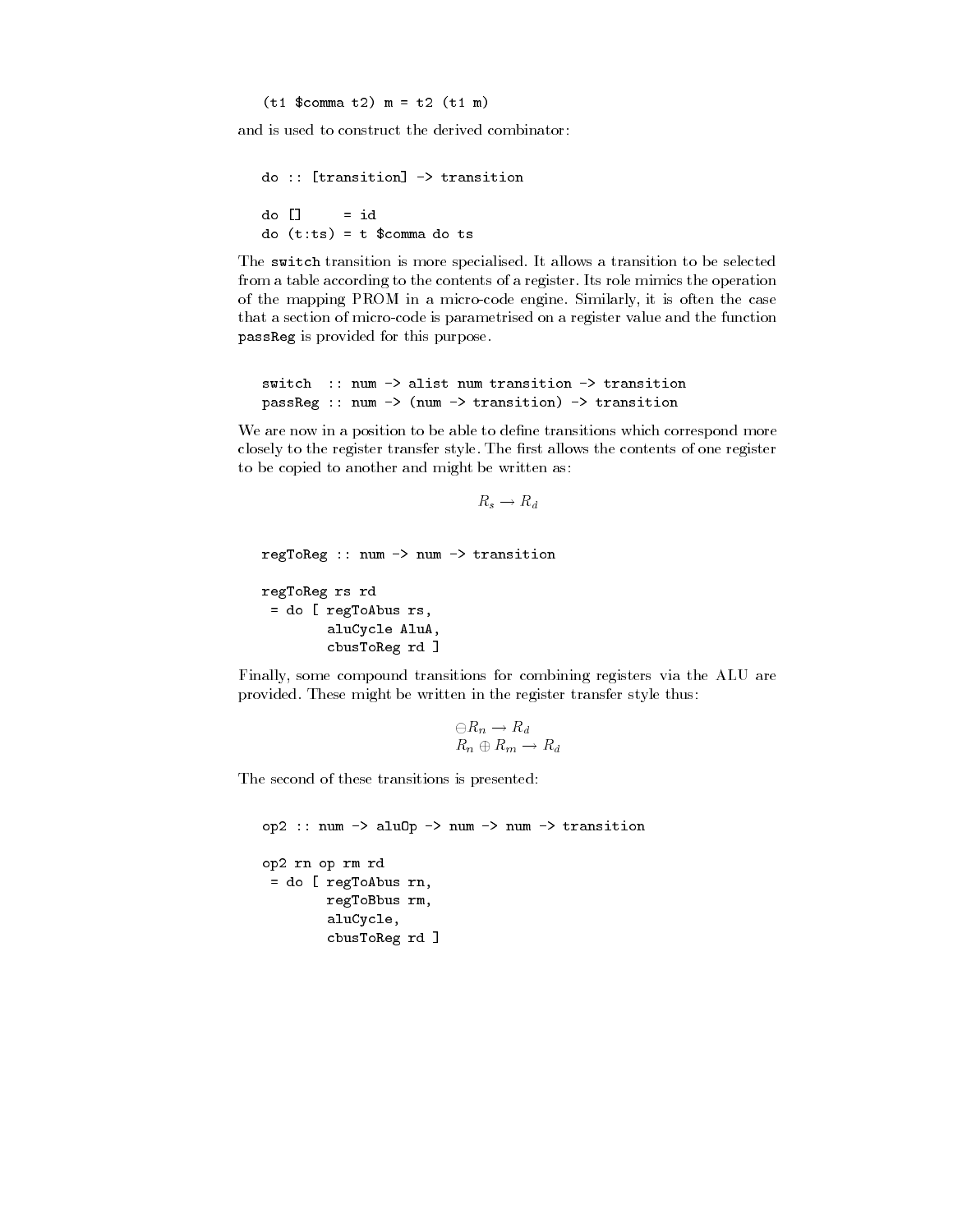Combinations of transitions are used to implement a fetchexecute cycle where each instruction is coded as a compound of basic or derived transitions

The -nal stage of the simulation was to provide an assembly language loader and functions to functions to completion its set many cases  $\mathcal{A}$  as set and to print out statistics Using a functional programming environment here was of great bene-t Programs were represented simply as lists of instructions which were themselves elements of an algebraic datatype There was no need to have a concrete syntax for assembly language programs, nor parsing/unparsing functions. Instead, the syntax of lists and constructors is used directly, and the compiler provides adequate checking and error messages

For simplicity, labels were not implemented, although in retrospect this was probably a mistake Many of the errors that students encountered in their test data were due to incorrect jumps

#### $\bf Assessment$

Students perform a single sixteen-hour assessment based on the simulation. Their tasks include the following

- Read the core machine de-nition and produce a schematic diagram similar to Figure
- Implement the instruction sets of two similar machines and perform some optimisations on these machines
- Write test programs for the machines, and collate performance statistics.

The -rst task provides a useful revision of Miranda syntax this being the -rst functional programming that the students encounter after their -rst year course It provides a useful revision exercise as well as getting them to think about the machine architecture. The transitions are named such that a detailed understanding of their operation is not required

#### Conclusion

The core de-nitions can be regarded as de-ning a metalanguage or microcode for the core machine For the purposes of the simulation exercise the students need only be promotive in a small subset of the miranda language namely the syntax of lists function application and de-nition Experience would suggest that the approach is successful. When students have problems with the work, it is most often to do with the implementation of their machine, rather than the details of functional programming

However, we must be somewhat cautious. The groups that attempt this assessment are self-selecting. Any student who struggled with functional programming in the -rst year is unlikely to want to attempt this work Between a half and a third of the CS cohort opt for the alternative hardware-based experiment each year

From the point of view of the implementer, the simulator has been a great success During the three years of its use we have identi-ed only a few minor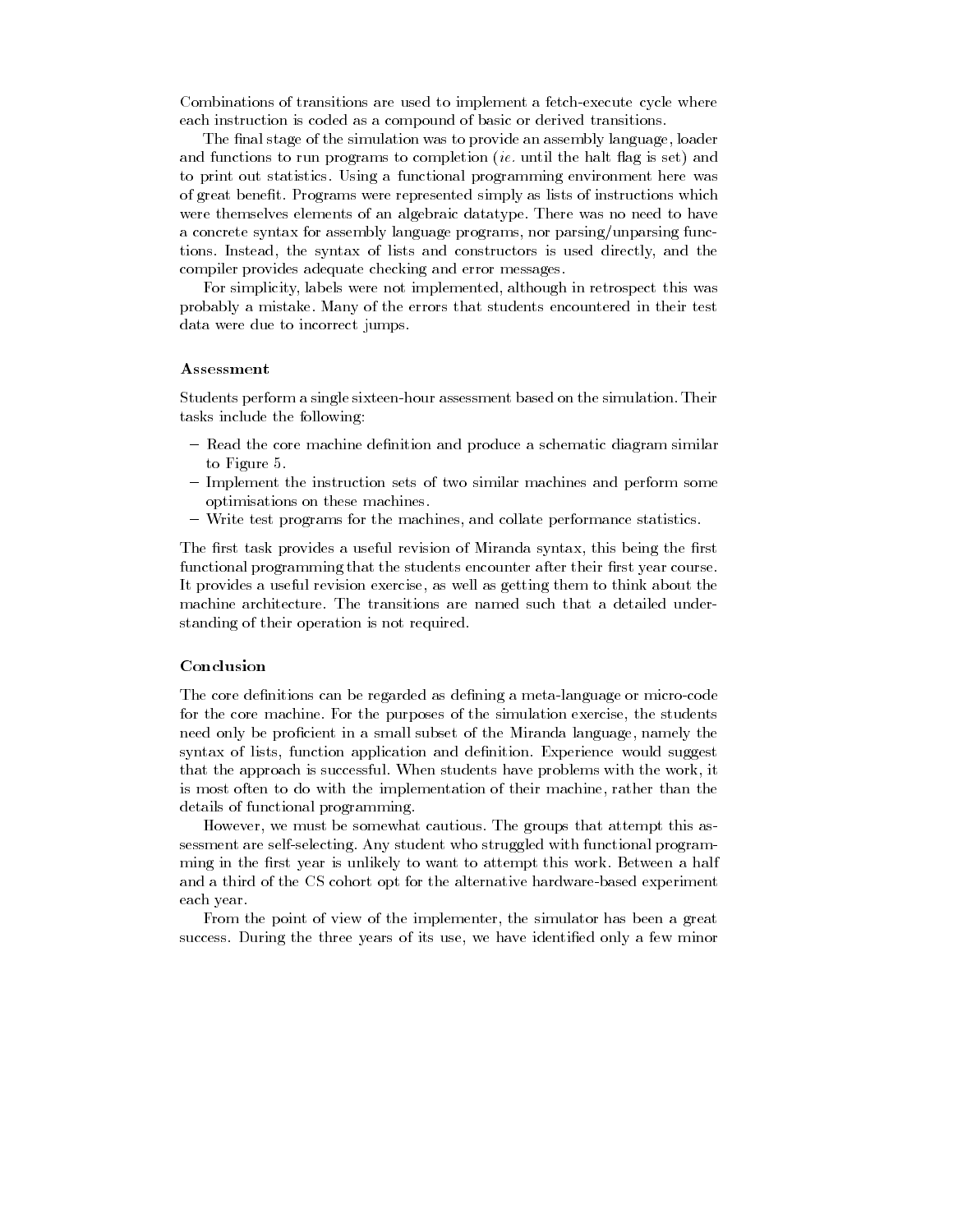bugs which we were also a late of minute of minutes of a minute of minute of model of  $\alpha$  of  $\beta$  of  $\beta$  and  $\beta$ error and a couple of others were introduced when the simulation was modi-ed to emulate a new architecture Performance was not a problem for us since the students were programme here guite small further details of this implementation. can be found in

#### Computer Graphics  $\mathbf{5}$

In their text Salmon and Slater Brown a notation based on Standard Medicine and Slater Management on Standard describe many features of higherlevel graphics libraries The reason for using a functional notation which they cite is conciseness In particular the expression of values of simple datatypes is uncluttered and requires no explicit memory allocation

Similar motivations lead to our use of Miranda in a -nal year course on com puter graphics We have found it to be a convenient language for the description of geometric transformations and building upon this hierarchical geometric mod els

The inter-crupt of this part of the course introduces the following notions.

- the abstract concept of a geometric transformation
- $-$  an implementation based on homogeneous transformation matrices where composition is achieved via matrix product
- an implementation based on functions where composition is achieved via functional composition

In the Miranda implementation the homogeneous matrices are treated as an abstract data type with given implementations of the common transformations and matrix product. The function based implementation by phica by demittions such as

```
translate :: point2 \rightarrow point2 \rightarrow point2translate (tx, ty) (x, y)
 x  tx y  ty
rotate :: num \rightarrow point2 \rightarrow point2rotate t(x, y)x  cos t  y  cos t  y  cos t  y  sin t  y  cos t  y  cos t  y  cos t  y  cos t  y  cos t  y  cos t  y  cos t  
           x * sin t + y * cos t)
```
Such transformations can be combined naturally with function composition, but for consistency with the matrix notation which uses row vectors for points we chose a variant with the arguments reversed and the arguments and a natural left the region reading

t o t <sup>p</sup> t t p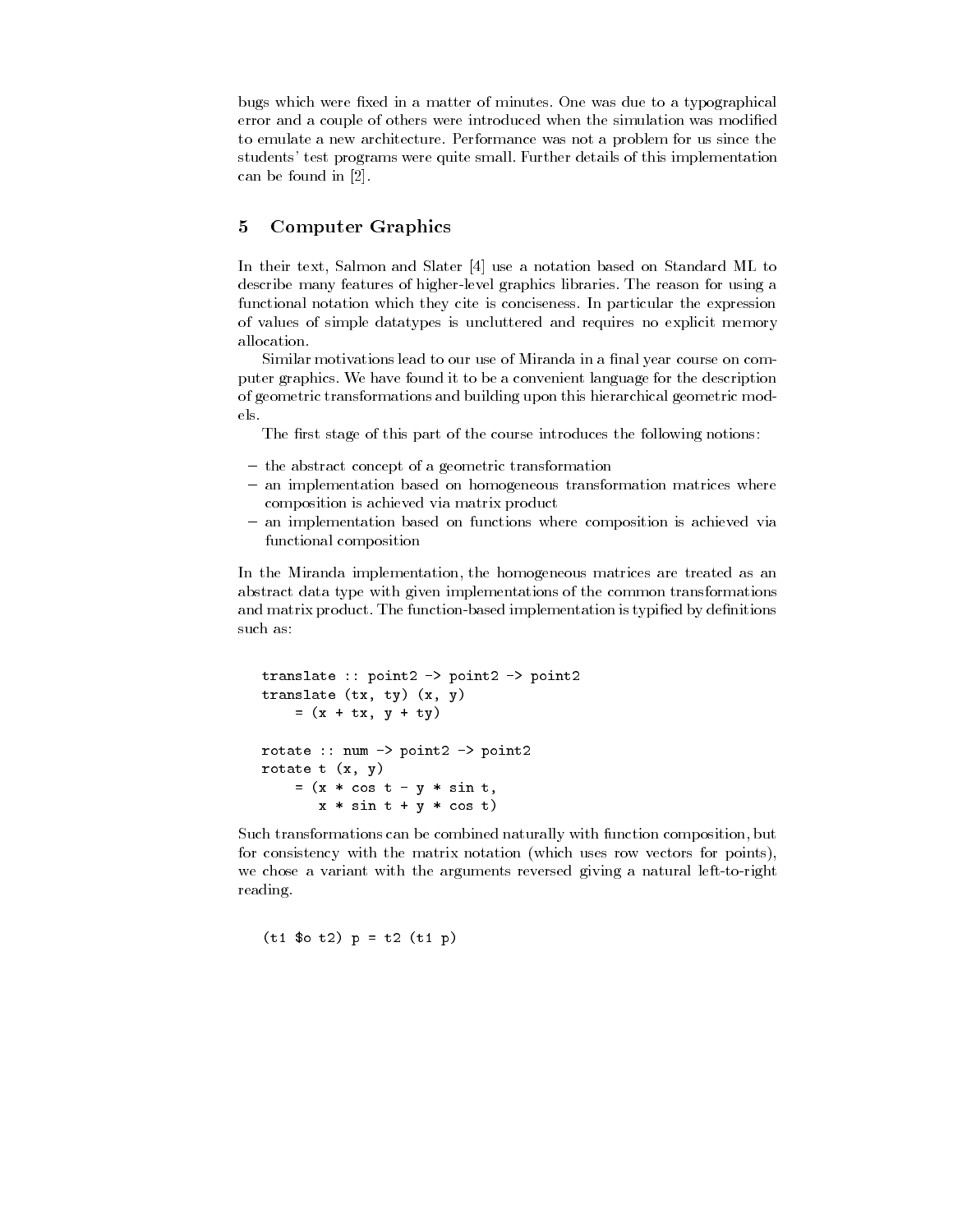The next stage in the course introduces the notion of a symbol (sometimes called a structure). Symbols are essentially parametrised (over transformation and possibly a graphics environment) graphical objects. We describe two approaches for representing symbols

- $-$  a symbol is a function taking a transformation to a sequence of graphical commands, or
- $-$  a symbol is a list of graphical commands. An instance of the symbol is obtained by applying a transformation to each of the commands to obtain a sequence of graphical commands

The -nal step is to construct hierarchical geometric models from the symbols Again, we present two techniques.

 $-$  A hierarchy is constructed using functions parametrised on a (global) transformation The transformation is applied to all graphical operations at this level All children are invoked with augmented transformations which are the composition of the global transformation and any local transformations required to position them correctly within the model. For example:

```
robot t p m 

  base m 
  arm1 (a1 $o m) ++\alpha and \alpha of \alpha or \alpham + c - ca 
 rotate t o
        translate  l
  . . . . . . . . .
        translate  l o
        a<sub>1</sub>--
```
where arm1, leg1 and base are the symbols which constitute the relevant parts of the robot

- A hierarchy is constructed as a tree. Each node contains a symbol, a local transformation and a list (possibly empty) of children. A function is provided to instance a tree It visits each node maintaining a current transformation which is the composition of any global transformation and all the local transformations on the path from the root to the current position in the tree

tree Node symbol trans tree

```
figure m 

 Node body m 
    Node arm arm 

    Node arm arm 

    Node leg leg 

    Node leg leg 

    nvav nvaa nvaa he
```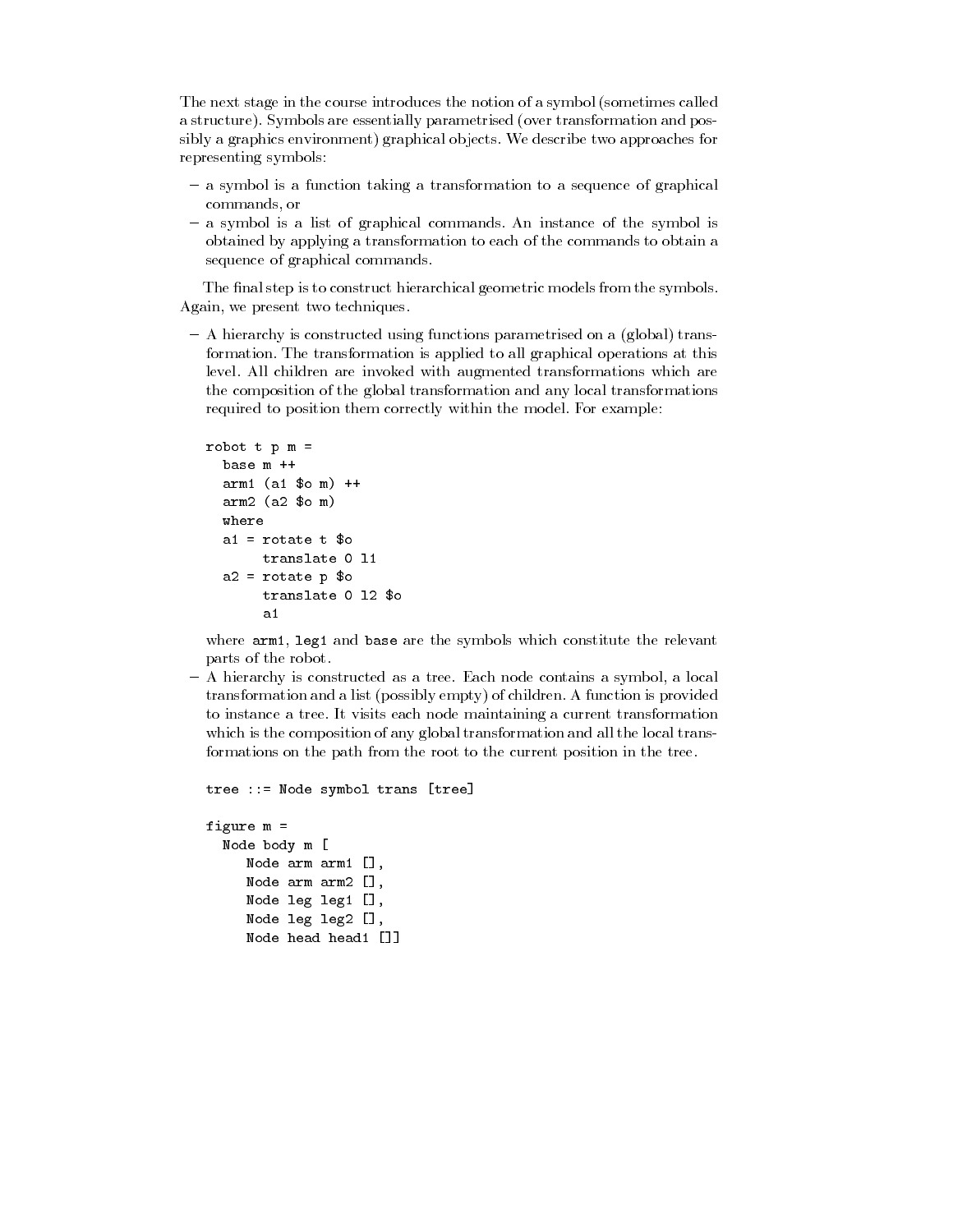```
matches in the string weeks
matches or restaurant and restaurant and restaurant and restaurant and restaurant and restaurant and restauran
   matches r st was strong as st
mavvice times in str
   or i matter se se v matter se se i teilte. Vansett
      \cdotssplits the state in the state of the state of the state of the state of the state of the state of the state of
```
Fig- - Regular expression matching

```
draw tree measured with the symmetry
    \sim mm mm \simconcert many concert many concert and concert and concert and concert and concert and concert and concert and 
    \cdots where \cdotsm m o m
```
Here arm leg and head are symbols and arm etc- are the local transfor mations which position these symbols within the model

#### Conclusion

As with Salmon and Slater, we found the major advantage of the use of Miranda to be concisentative and the east with which new data the east with which new data the deof these types can be expressed makes the presentation of material of this nature much easier. Many imperative languages have a baroque syntax for literal values of anything but the prede-ned datatypes and this is both distracting and waste ful of space When lists or trees are involved the notation becomes unwieldy and often impractical to present on say a single OHP slide Miranda has a concise notation for the values of all algebraic datatypes, with a particularly concise notation for lists

In their text, Salmon and Slater also use Pascal. They state that one should regard the Pascal as an implementation of the higherlevel ML presentation This is precisely one of the messages we try to give in our -rst year courses

#### 6 Formal Languages

In a short module on the processing of formal languages we cover regular expres sions, and the different sorts of automaton used to recognise them, as described in [1], Chapter 3. We use Miranda as a description and implementation language for various of the ideas here This material is also available through the URL

actor and under the computer of the computer of the computer of the computer of the computer of the computer o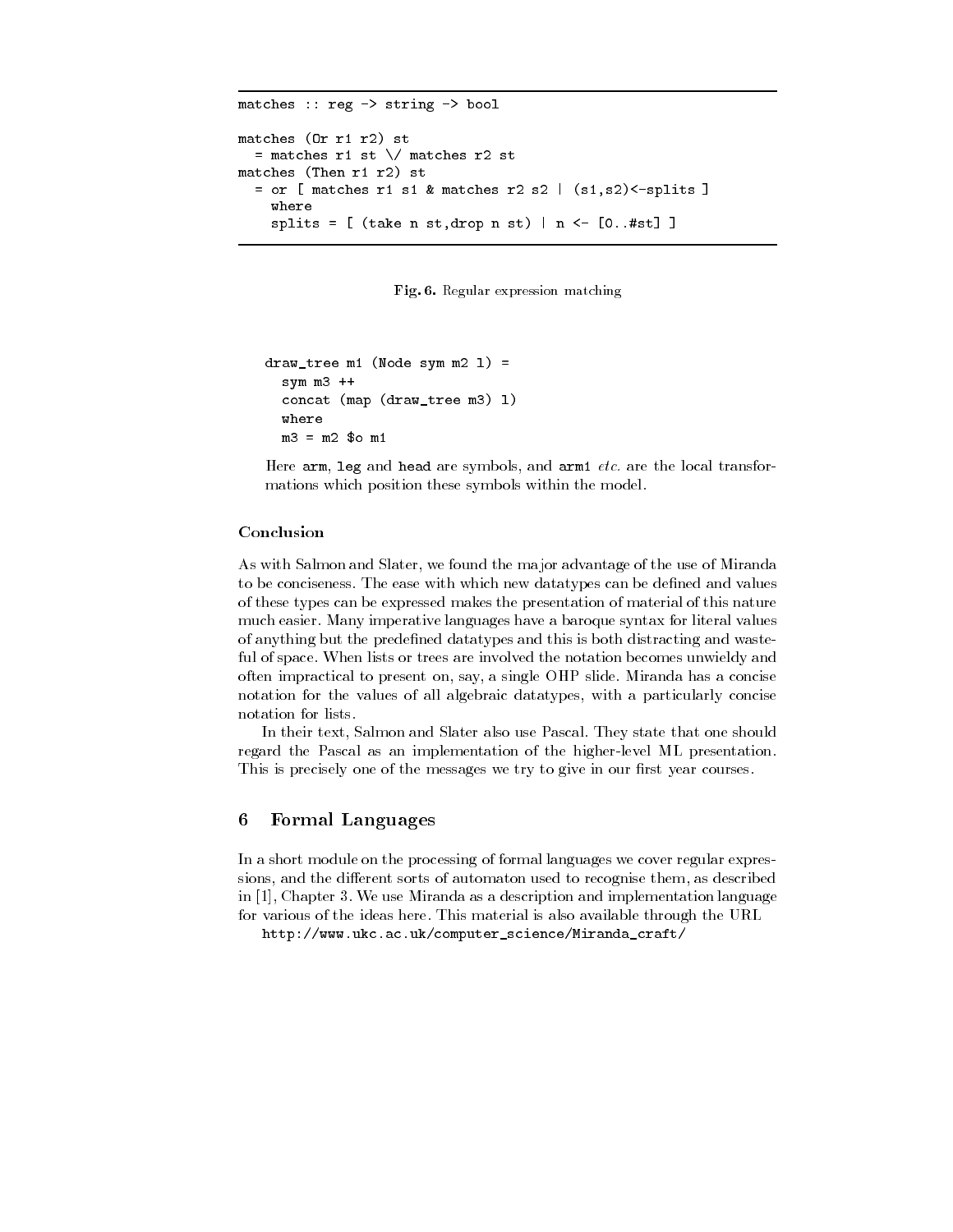#### Matching

After describing regular expressions as a Miranda type, we are able to give a Miranda de-nition of when a string matches an expression the function matches of Figure 6. The description is short, and more importantly unambiguous. In this context we are using Miranda as a formal speci-cation language

#### The system

In our system we give implementations of

- A type of Italia, and a simulation of Italia
- a function transforming a regular expression into an FIFA
- a function making an FIFA into a deterministic machine a DFA;
- a function optimising a DFA by minimising its state set

Much of the code can be re-used; we discuss a particular case in the next section.

#### Sets

The automata used to recognise matches are built from sets; we exploit the Miranda abstype mechanism to hide the particular implementation of the sets Moreover, in different parts of the implementation we need to consider sets of different type: in the simple non-deterministic automaton we consider sets of numbers, in building a deterministic version we use sets of sets of numbers; polymorphism supports this sort of re-use.

#### Programming the system

Using a programming language forces us to consider both the details of the system and how it is built from its constituent parts A functional language is sufficiently high-level that the details do not engulf the wider picture; for example, we need do no explicit memory management in a functional description. The Miranda language also has a module system and this is most helpful in putting together the complete implementation

As in earlier sections, the twin advantages of type/syntax checking and executability give us assurance that what we have written is sensible, as well as allowing students to experiment with the systems and their assessment work

#### $\overline{7}$ Conclusions

In the introduction to this paper we argued that there were considerable advan tages to using a functional language as a teaching vehicle in a computer science degree. We illustrated our arguments with examples from four areas: semantics, architecture, graphics and formal languages. We believe that there are other parts of the degree in which a functional approach will be equally useful speci cation animation and program veri-cation being two obvious examples and we hope to explore these and other topics in the years to come